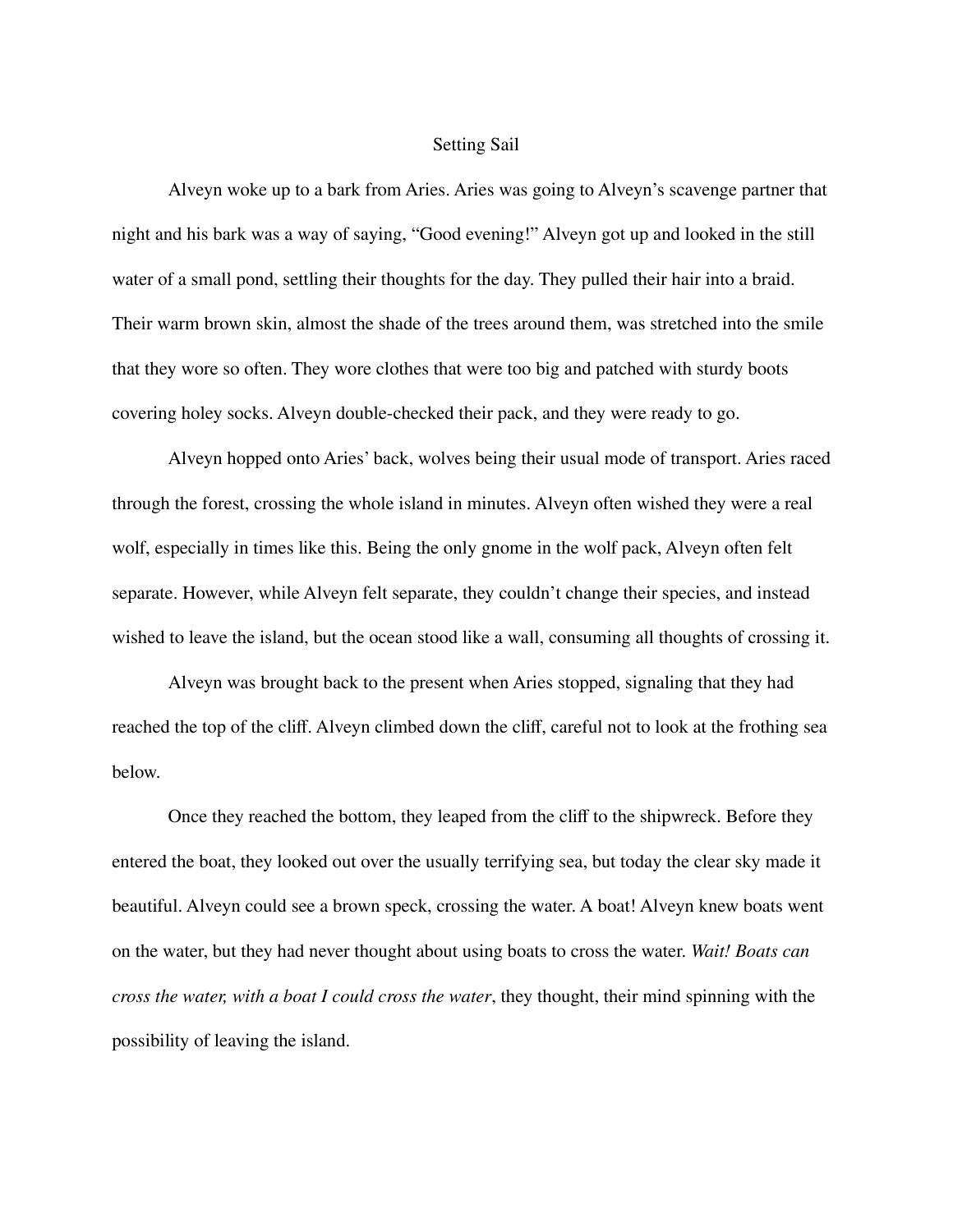*What am I thinking? I wouldn't survive without the pack, and I can't leave my friends!* Alveyn dismissed the idea of leaving the island, but it never fully left their mind.

Alveyn walked into the boat and, after poking around a little, hunted along the walls for the secret treasure storytellers always speak of. When Alveyn was feeling along a wall, they found a large rectangular seam that, with some pressure, swung open to reveal a hallway which Alveyn walked through. Here Alveyn stopped and, to test, pushed the door closed. Then they walked down they found a room, but before they took another step they could hear the water on the other side of the closed door. *Oh no no!* Alveyn thought. The ocean had rushed up, filling the other room, and wanted, pushed, and pried, trying to get into the room with Alveyn. Overcome with fear, Alveyn looked around the room for anything that could save them.

Alveyn looked at the door again, and they could tell that it was giving way as the water rushed in, pooling at Alveyn's feet. As it sloshed around Alveyn, it seemed to be saying *I got in! There was nothing you could do.* Alveyn knew they had to get out.

The water was still rushing in, more, more, more until Alveyn was ankle-deep. Alveyn couldn't swim out, and the ocean's crashing was too loud for Aires to hear them. Alveyn decided the only choice was to wait for the water to take them. Waiting for the water to take them was long and boring, giving them lots of time to look at their surroundings.

Alveyn stood in the sleeping area of the ship, which was apparent from the rotting cots tossed around the floor. The wooden floor was covered in moss growing in and around the cracks. The smell from the rotting room and salty ocean made the air feel thick. Alveyn was now acutely aware of the stench and it enveloped them, thickening around them. Hoping for fresher air, Alveyn looked out the window. Through the window, Alveyn could see the rain hitting the sea like little bullets, shooting down before being absorbed by the waves. The rain thundered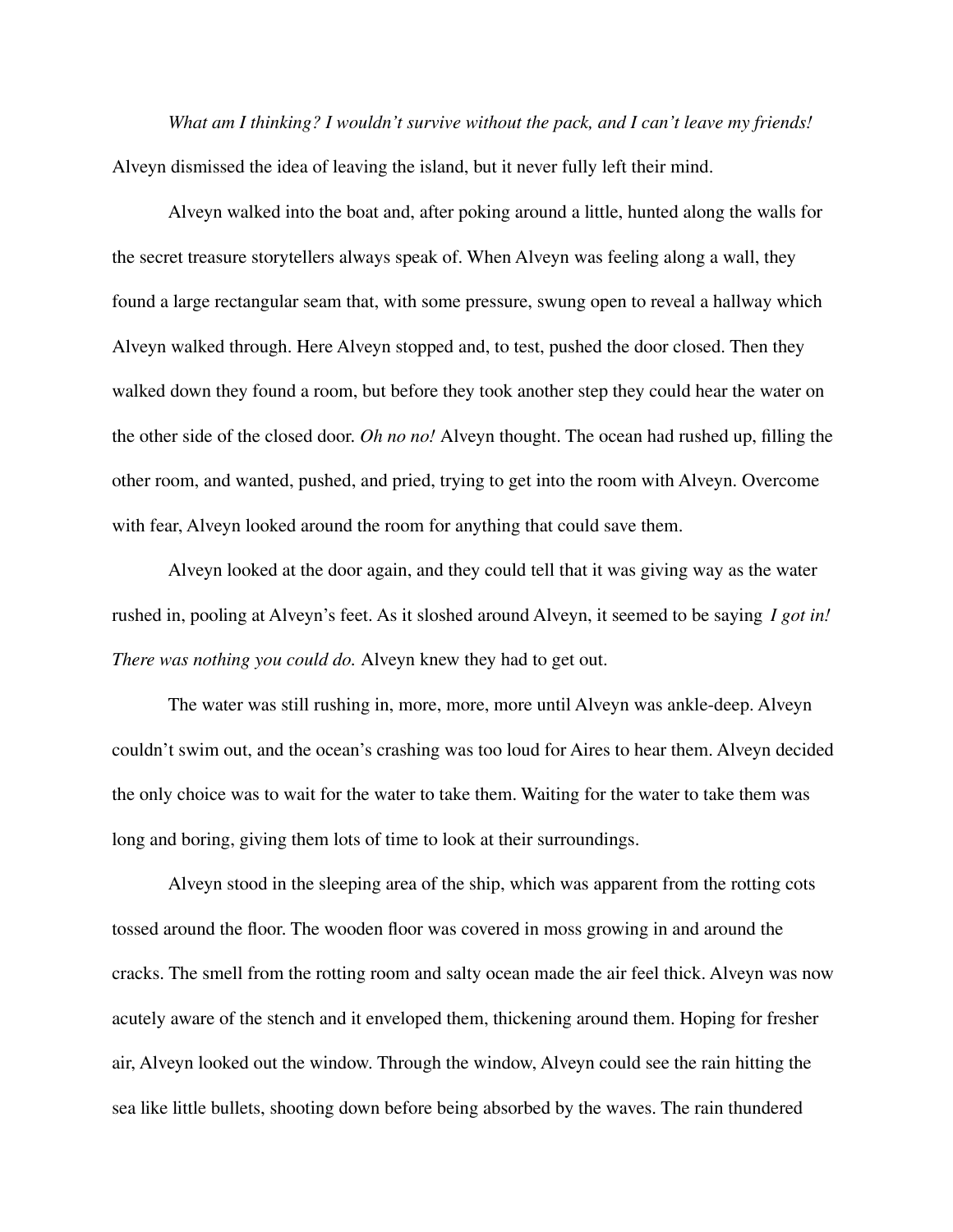against the ocean. Pushed against the wall near the window Alveyn was looking out of, there was a set of drawers. The wood was scratched and it was missing some drawers. Instead, the dresser was dark from dirt and water, and it slightly tilted to one side from some of the drawers caving in. Alveyn approached the drawers and, as they walked, their shoes filled with water, squelching when they stepped.

Once they got to the dresser, they opened it. The drawers hadn't been touched for a long time, as despite the moistness of the wood, it still screeched when Alveyn pulled the first drawer. Inside there was a pile of decaying fabric. The next drawer caved in, and when Alveyn reached their hand in, the splinters seemed to fly out of the wood and into Alveyn's open palm. The last intact drawer held a bright pink bubble. Alveyn pulled it out, finding there were two matching pieces. The pieces were bright pink and unnatural. It was like a combination of balloons and donuts. Unlike the balloon, the plastic making these was thick and unpoppable. The shape looked like a donut, with a hole big enough to fit their arm through.

Then Alveyn saw it. A spider crawled out of the hole, its legs long and spindly, ready to crawl all over Alveyn. When Alveyn saw the spider, they squealed and dropped the donut, letting it fall into the water. If Alveyn was dropped in the water, they would have sunk instead the tube floated. Alveyn picked it up, carefully checking that the spider had fallen off and making sure not to get water on their hand. Alveyn tried again. This time they threw both tubes hard at the water, which was now up to Alveyn's shins, and again both objects floated. Then, Alveyn had an idea. A weird, crazy, imaginative, unlikely idea. *If these tubes float, then if I wore the tubes, would I float?* Alveyn wondered. *No harm in trying. The water is taking a long time anyway.* Alveyn donned the floating tubes and stepped through the doorway and into the ocean. The ocean was mean and cold. Very cold. Alveyn was tossed around, like how the baby wolves play with their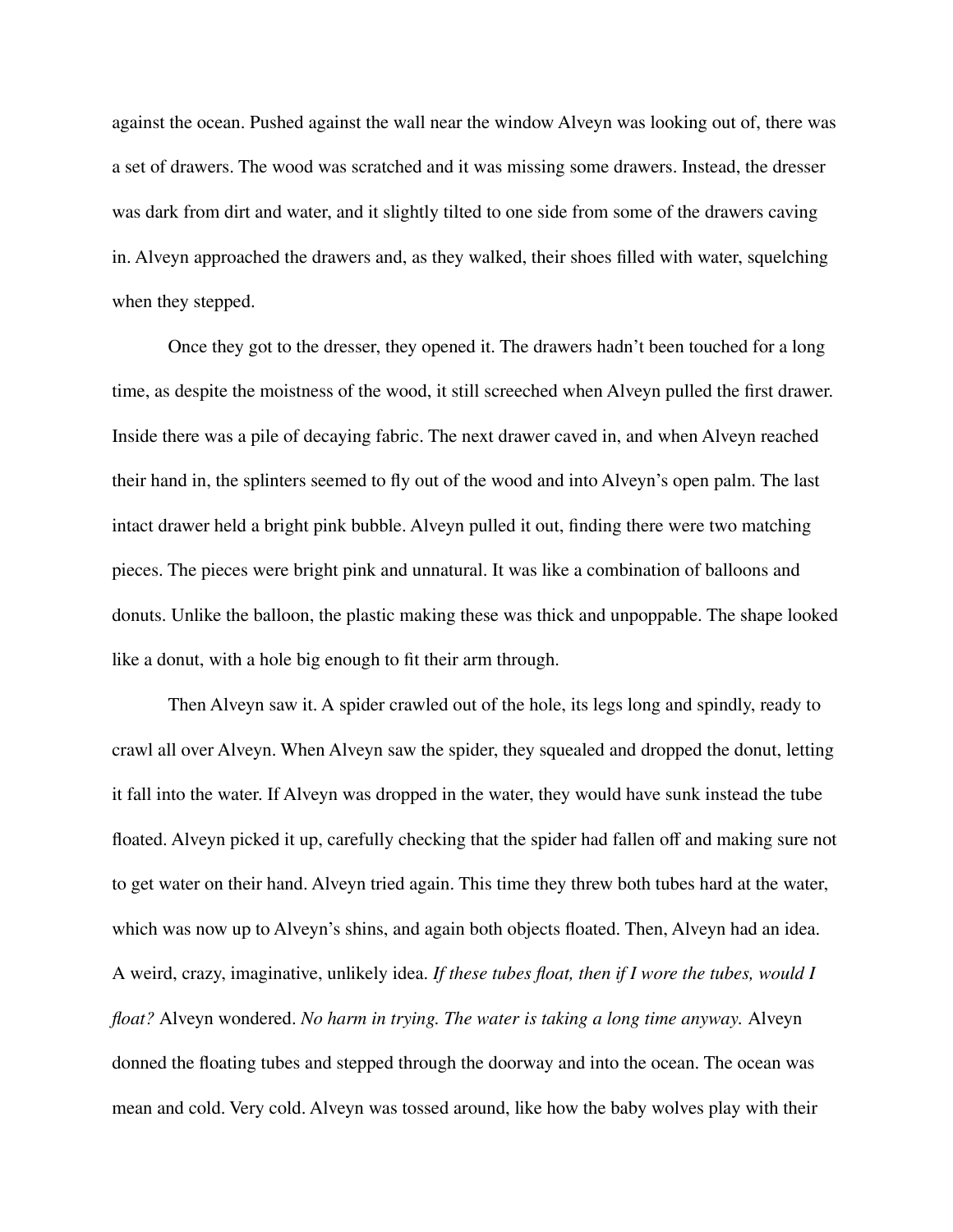dinner. Then, having seen the wolves swim, Alveyn kicked and thrashed their arms and legs, all the while running out of air. The floaties worked wonders, pulling Alveyn up to the surface, despite the jerking movements they were doing.

Now that Alveyn was out of the waterlogged ship, they were standing at the beach looking out over the sea that had so nearly drowned them. The weather had changed drastically, going from beautiful sun to rain and harsh weather then back to a beautifully warm and clear day. Alveyn looked over the sea, which the pirates must have crossed then pulled out their spyglass, hoping to see more than the endless blue. In the spyglass, they could just make out land! They put the spyglass away, not yet sure what to make of it, but their brain was thinking. That morning as Alveyn cooked their meal, surrounded by the wolves, eating it raw, they told their pack about their plan.

The next night Alveyn and Libra set off to the shipwreck. As soon as they arrived, Alveyn climbed down the cliff face. Alveyn didn't enter the ruined ship. Instead, they hunted around the wreck for building materials for their raft. They started near the boats, able to pull some wood off the ruined ships. As Alveyn was picking up the wood, they looked out to the sea and saw a small boat paddling toward them. Alveyn, never having seen a boat cross the ocean, was uneasy and ran to the cliff face, hiding in a crevice. The boat eventually reached the shore, and the captain hopped out and onto the thin beach. Then the captain looked up at the cliff face, clearly intimidated by the looming wall of rock. They looked at the other sides of the beach, which seemed to go on forever, slightly slanted, and presumably met up with the island. The captain was stuck. They put their head into their hands and sat, not looking up. Alveyn realized the boat was unguarded. Alveyn looked over at the captain's boat, which was made beautifully of polished cedar, and Alveyn had seen how easily it was able to cut through the waves. Alveyn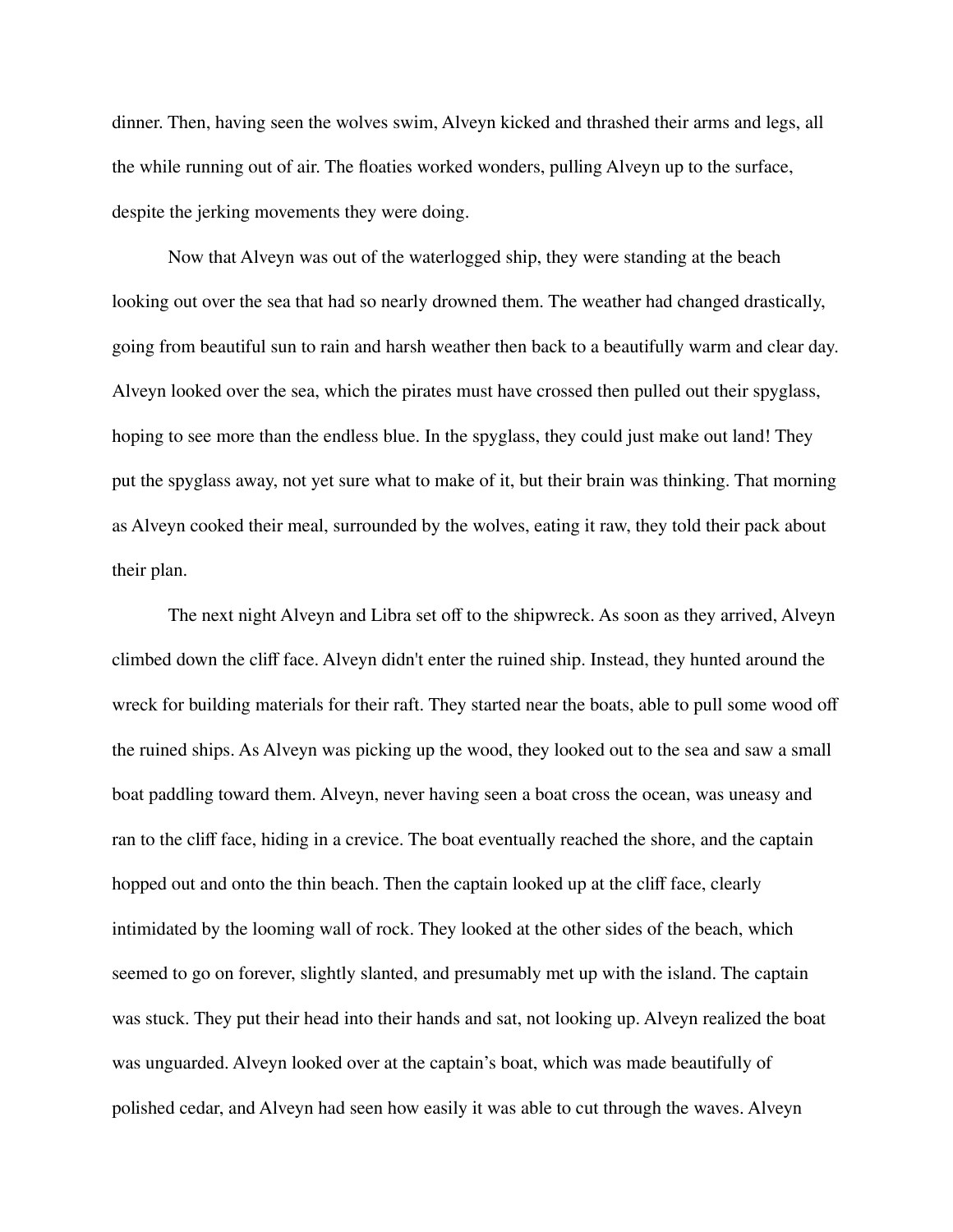looked back at the captain, too demoralized to notice a little gnome sneaking over to the boat. Alveyn looked back at the boat, looked at the captain, looked at the boat, and climbed the cliff.

At the top, Alveyn found a sturdy tree stump, tied the end of their rope around the stump, then threw the other end of the rope down, hitting the captain in the head. Alveyn peeked over the cliff, calling down, "Come up!" Up the captain climbed, and as she got closer, Alveyn noticed an empty flask fastened to her belt. Alveyn pulled the rope as the captain climbed the rope, them both working together to bring the captain to the top.

When the captain was at the top, she collapsed to the ground, panting. This concerned Alveyn as they had never seen anyone this exhausted before.

Alveyn hopped around the captain, trying to wait patiently for the captain to catch her breath. "Here, let me help you," Alveyn said, their words rushing out, hoping that picking up the captain's things would make the captain ready to talk sooner.

"Wh- who are- who are you?" the captain asked in between breaths, looking up at Alveyn. The captain was a human and carried a pack. The backpack was too small to be full of tradeables and must have only had camping gear.

"I'm Alveyn! Who are you?" Alveyn asked eager to learn more about the captain.

The captain stood up, dusting themselves off. "I'm Peri. I come from a village called Senza," Peri replied.

"I've never been to the big island, but I want to!" Alveyn exclaimed, acting as if Peri was someone they had known their whole life. If Peri was from the main island and had a boat, could they help Alveyn get to the main island? Deciding the best way to get help is to give help, Alveyn snatched Peri's hand saying, "Come on, I'll show you my home! It's not far, I promise!"